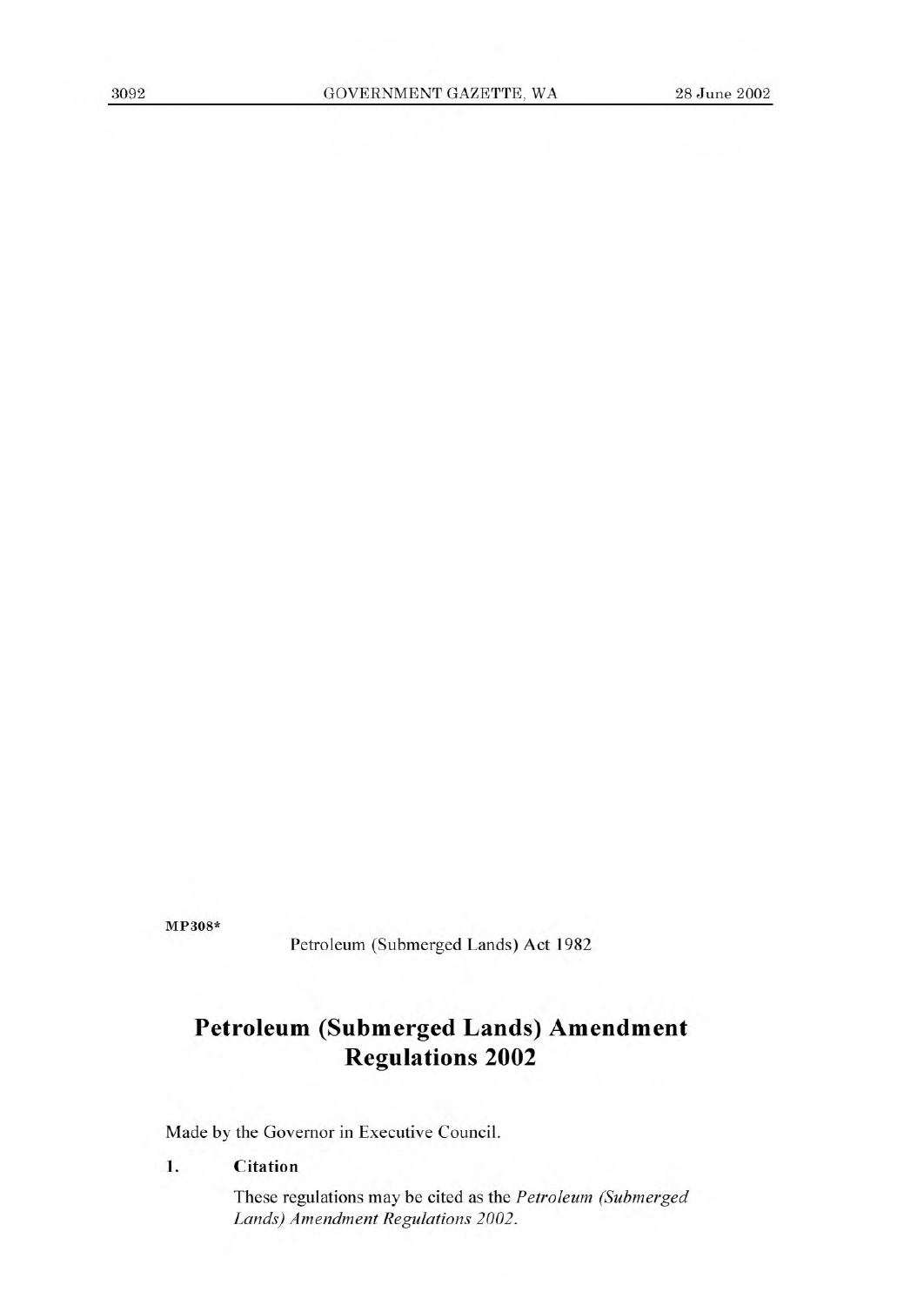### **2. Commencement**

These regulations come into operation on 1 July 2002.

#### 3. The regulations amended

The amendments in these regulations are to the *Petroleum (Submerged Lands) Regulations 1990\*.* 

*[\* Reprinted as at 9 March 2001.]* 

#### **4. Regulation** 3 **amended**

(1) Regulation 3(2) is amended by deleting "\$2.00" and inserting  $instead$  —

 $\cdot\cdot$  \$3.00  $\cdot\cdot$ 

- (2) Regulation 3(4) is amended as follows:
	- (a) in paragraph (a) by deleting *"\$25"* and inserting  $instead -$ 
		- $\frac{4}{326}$  ...
	- (b) in paragraph (b) by deleting "\$25" and inserting  $instead -$ 
		- $\frac{1}{26}$  .  $\frac{1}{26}$  .  $\frac{1}{26}$
- (3) Regulation *3(5)* is amended as follows:
	- (a) in paragraph (a) by deleting *"\$25"* and inserting instead -
		- $\frac{4}{326}$  ...
	- (b) in paragraph (b) by deleting *"\$25"* and inserting  $instead -$ 
		- $\frac{4}{10}$  \$26 ".
- (4) Regulation  $3(6)$  is amended by deleting "\$1 100.00" and inserting instead  $-$ 
	- $\degree$  \$1 129.00 ".
- *(5)* Regulation 3(7) is amended by deleting *\$55.00'* and inserting instead -
	- " *\$57.00* ".
- (6) Regulation 3(8) is amended by deleting "\$6 600.00' and inserting instead  $-$

 $\degree$  \$6 772.00 ".

- (7) Regulation 3(9) is amended by deleting "\$19 800.00" and inserting instead —
	- $\zeta\,\zeta$ *\$25* 740.00 ".